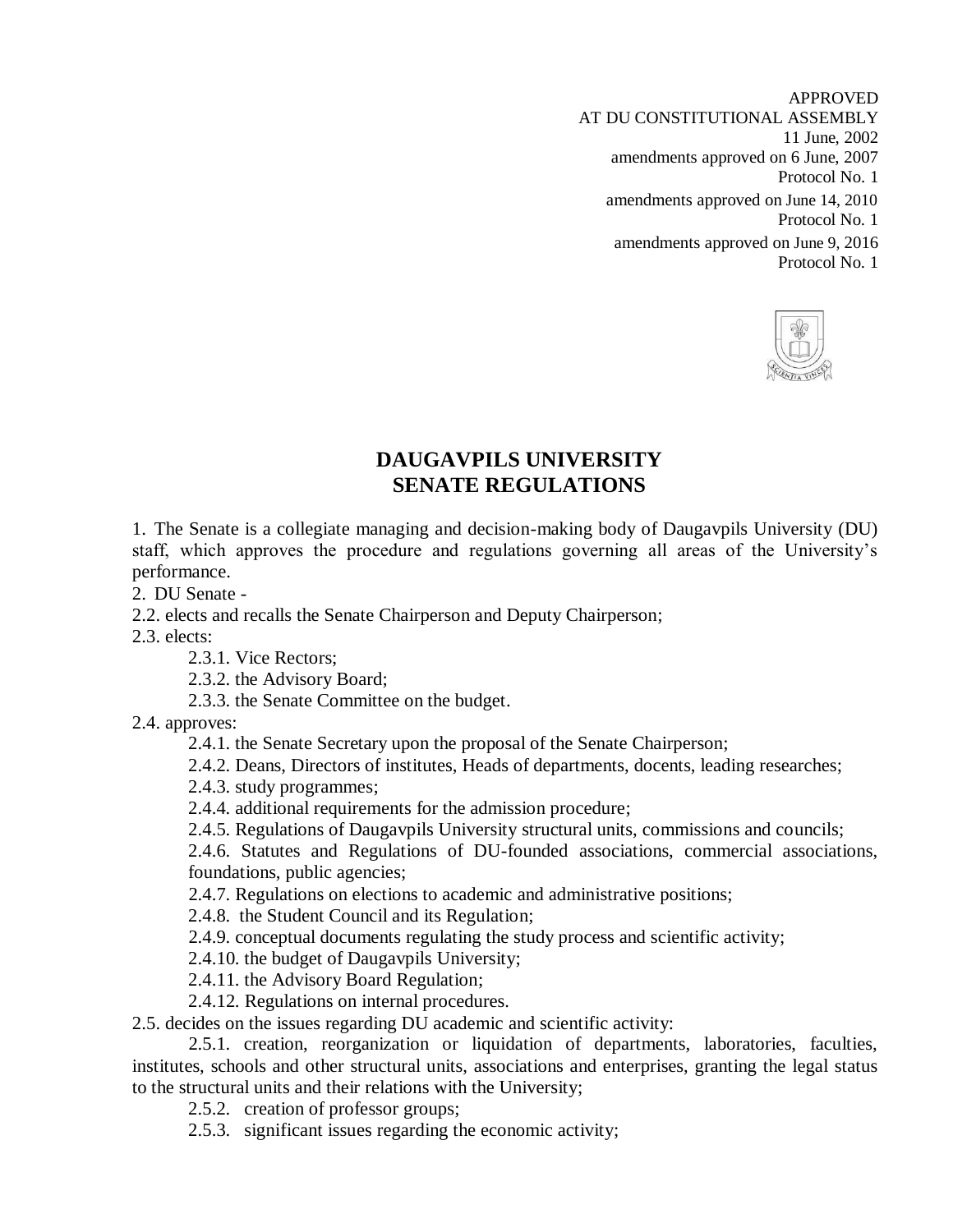2.5.4. principles of staff remuneration;

2.5.5. the calling of the Constitutional Assembly.

DU Senate may also accept other issues regarding the University's performance for consideration, as well as provide explanations regarding the adoption of the Constitutional norms.

3. The Senate is elected by the Constitutional Assembly for the period of three years: 21 representatives from DU academic staff (including 5 representatives from the Deans, Heads of departments, Heads of scientific institutes); 6 representatives in the Senate are elected from the students and 1 from the administrative staff upon the Rector's proposal. Representatives of the academic staff are elected to the Senate upon the decisions taken at the meetings of the representatives of the academic staff. Students' representatives are elected by the Student Council.

4. In accordance with DU main directions of performance, the Senate may form constant commissions to make proposals or provide conclusions on draft decisions within their field of competence. The performance of the commissions shall be regulated by the regulations approved by the Senate.

5. The Senate performance shall be regulated by the Regulations approved by the Constitutional Assembly.

6. The decisions taken by the Senate may be appealed to the DU Academic Court of Arbitration within one week after the Senate session by submitting an application with a substantiated request for the cancel of the decision. At the forthcoming session of the Senate, the Academic Court of Arbitration shall report on the results of the consideration of the application. In case the Academic Court of Arbitration declares the application to be justified, the issue shall be reconsidered by the Senate, in case it is declared unjustified, the decision of the Senate shall remain valid. The work of the Senate is organized and ensured by the Senate Secretariat (Chairperson, Deputy, Secretary).

7. If a senator terminates his employment (studies) at DU or changes his/her position, his/her senatorial term ends the day after the ordinance is issued. If a senator terminates his/her employment in the Senate of his/her own volition, his/her senatorial term ends the day after submitting a written resignation notice to the Senate Chairperson. A respective staff group elects a new senator approved by the Senate.

8. A session of the Senate shall be fully legitimate if minimum two thirds of the total number of senators are present.

9. The decisions of the Senate shall be taken by a majority votes of the senators. Decisions of the Senate related to finances come into effect after the Rector's ordinance has been issued.

10. The Senate sessions are open to DU staff only. With the invitation of the Senate, other persons may attend the sessions. They may be closed if requested by at least three quarters of the senators present.

11. The students in the Senate have a veto right regarding the issues affecting students' interests. Having applied of the veto, the issue is dealt with by a coordination commission set up by the Senate on a parity basis.

12. In accordance with the main directions of University performance, the Senate may form commissions which make proposals or give conclusions on draft decisions in accordance with their competence.

13. The Senate shall meet at least once every two months. Open sessions of the Senate may be called by the DU Advisory Board. The day of the Senate session shall be announced at least one week in advance by sending a notice addressed to each senator along with the agenda of the Senate session.

14. The sessions of the Senate shall be opened and chaired by the Chairperson of the Senate or his/her Deputy. The sessions of the Senate shall be recorded in the minutes. The protocol of the sessions shall be signed by the Chairperson and the Secretary of the Senate session.